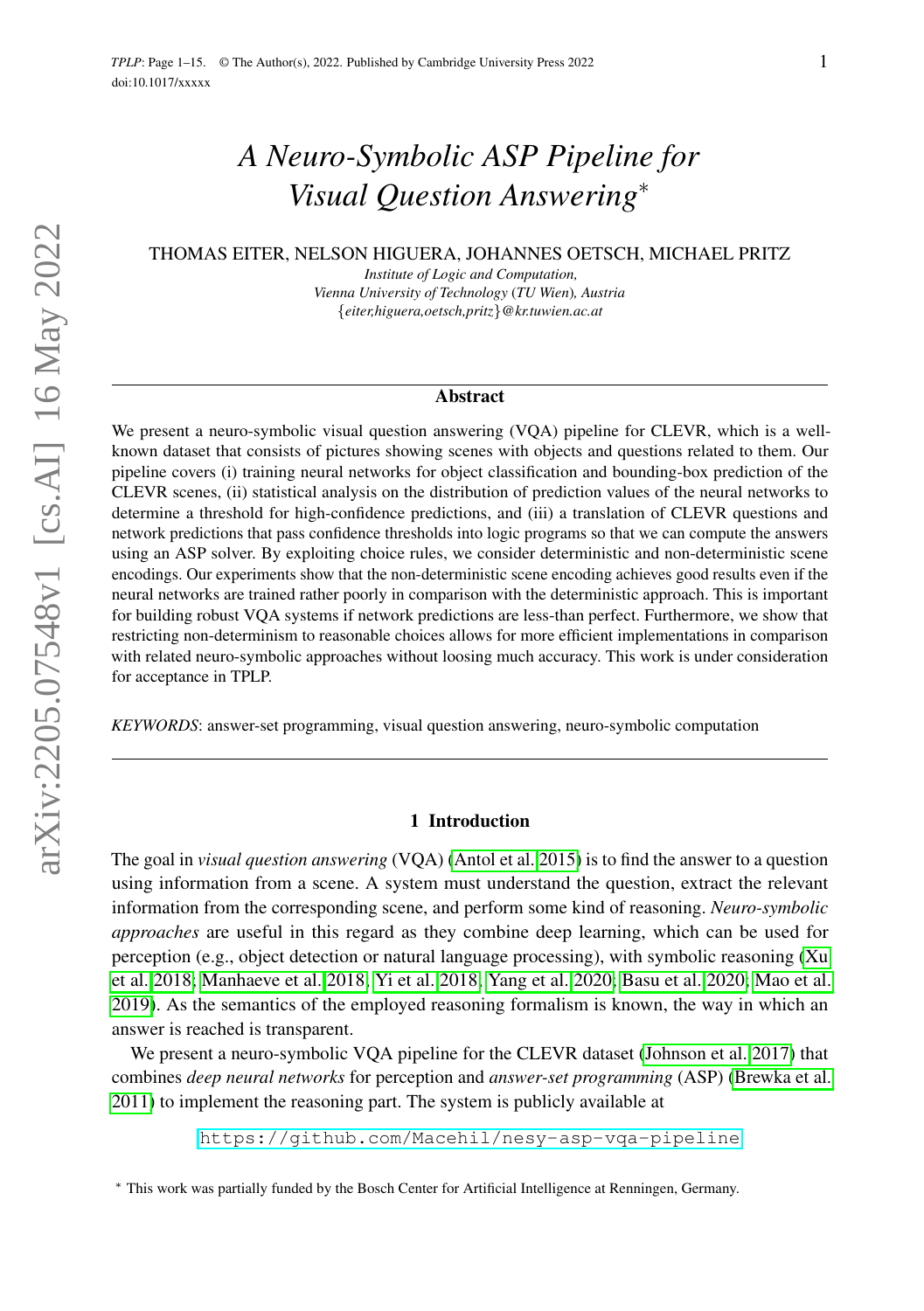ASP offers a simple yet expressive modelling language and efficient solver technology. It is in particular attractive for this task as it allows to easily express non-determinism, preferences, and defaults. The scene encoding in the ASP program makes use of *non-deterministic choice rules* for the objects predicted with high confidence by the network. This means that we do not only consider the prediction with the highest score, but also reasonable alternatives with lower ones. This allows our approach to make up for mistakes made in object classification in the reasoning component as the constraints in the program exclude choices that do not lead to an answer.

For illustration, assume a scene with one red cylinder and the question "What shape is the red object?". Furthermore, assume that the neural network wrongly gives the cylinder a higher score for being blue than red. The ASP constraints enforce that an answer is derived. This entails that the right choice for the colour of the object must be red, and the correct answer "cylinder" is produced in the end.

While non-determinism improves the robustness of the VQA system, the downside is that, in case there are many object classes and the system is used with no restriction, it can negatively impact the reasoning performance in terms of run time. *The objective of this paper is to introduce a new method for restricting non-determinism that is sensitive to how well networks have been trained such that efficient reasoning is facilitated.*

While several datasets have been published to examine the strengths and weaknesses of VQA systems [\(Malinowski and Fritz 2014;](#page-14-7) [Antol et al. 2015;](#page-13-0) [Ren et al. 2015;](#page-14-8) [Zhu et al. 2016;](#page-15-0) [Johnson](#page-14-5) [et al. 2017;](#page-14-5) [Sampat et al. 2021\)](#page-14-9), CLEVR is an ideal test bed for the purposes of this paper, since it is simple, well known, has detailed annotations describing the kind of reasoning each question requires, and focuses on basic object detection.

We in fact omit natural language processing for the VQA tasks because this would add a further variable and is not the focus of this work which is reasoning on top of object detection. Instead, we use *functional programs* which are structured representations of the natural language questions already provided by CLEVR.

Our VQA pipeline for consists of the following stages:

- (1) Training neural networks for object classification and bounding-box prediction of the CLEVR scenes using the object detection framework YOLOv3 [\(Redmon and Farhadi](#page-14-10) [2018\)](#page-14-10).
- (2) Statistical analysis on the distribution of prediction values of the neural networks to determine a threshold for high-confidence predictions defined as a function of mean and standard deviation of the distribution.
- (3) Translating CLEVR questions and network predictions that pass confidence thresholds into logic programs so that we can compute the answers using an ASP solver.

To determine what we regard as predictions of high confidence, we use statistical analysis on the distribution of network prediction values and disregard predictions that are below a threshold in Stage (2).

Our non-deterministic scene encoding approach is inspired by the neuro-symbolic systems NeurASP [\(Yang et al. 2020\)](#page-14-3) and DeepProbLog [\(Manhaeve et al. 2018\)](#page-14-1). DeepProbLog uses ProbLog, a probabilistic extension of Prolog, for reasoning. There, the output of the neural network is passed to the logic program using neural-annotated disjunctions. NeurASP uses the same bridging idea, now called neural atoms, but uses ASP instead of ProbLog. Similar to our approach, neural atoms are translated into choice rules. NeurASP and DeepProbLog take multiple network predictions into account, in fact they are designed to consider all network predictions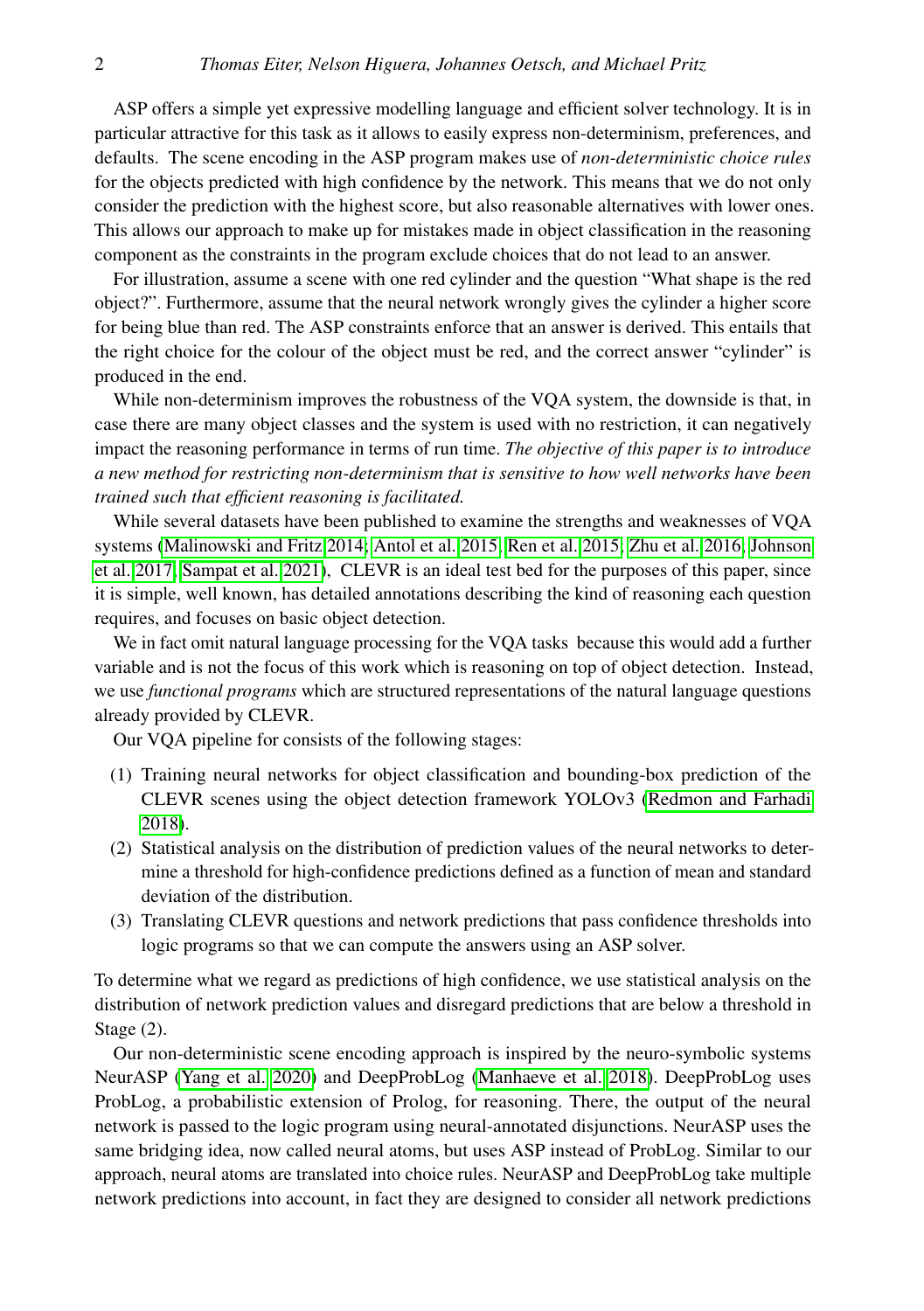which are treated as a probability distribution. This can, as our experiments confirm, become a performance bottleneck if there are many object classes. Both systems feature *closed-loop reasoning*, i.e., the outcome of the reasoning system can be back-propagated into the neural networks to facilitate better learning. Our pipeline is however uni-directional, as our goal is to explore the interplay between non-determinism and confidence thresholds regarding efficiency and robustness of the reasoning component. We leave the learning component for future work as a scalable implementation is not trivial in our setting and thus outside the scope of this paper.

We compare NeurASP and the reasoning component of DeepProbLog with our approach on the CLEVR data. Indeed, limiting non-determinism of neural network outputs in ASP programs to reasonable choices leads to a drastic performance improvement in terms of run time with only little loss in accuracy and is thus important for efficient reasoning. Furthermore, our experiments show that our system performs well even if the neural networks are trained rather poorly and predictions by the network are less-than perfect. This is important for robust reasoning as even well-trained networks can be negatively affected by noise or if settings like illumination change.

The remainder of this paper is organised as follows. We first review ASP and CLEVR in Section [2.](#page-2-0) Our VQA pipeline using ASP and confidence-thresholds is detailed in Section [3.](#page-4-0) Afterwards, we present an experimental evaluation of our approach in Section [4,](#page-9-0) discuss further relevant related work in Section [5,](#page-12-0) and conclude in Section [6.](#page-13-2)

#### 2 Background

<span id="page-2-0"></span>We next provide preliminaries on ASP and background on the CLEVR dataset.

# *2.1 Answer-Set Programming*

Answer-set programming (ASP) is a declarative problem solving paradigm, where a problem is encoded as a logic program such that its *answer sets* (which are special models) correspond to the solutions of the problem and are computable using ASP solvers, e.g., from <potassco.org> or <www.dlvsystem.com>. We just briefly recall important ASP concepts; and refer for more details to the literature [\(Brewka et al. 2011;](#page-14-6) [Gebser et al. 2012\)](#page-14-11).

An *ASP program* is a finite set of *rules* r of the form

$$
a_1 | \dots | a_k := b_1, \dots, b_m, \text{ not } c_1, \dots, \text{ not } c_n, \quad k, m, n \ge 0 \tag{1}
$$

where all  $a_i$ ,  $b_j$ ,  $c_l$  are first-order atoms and not is *default negation*; we denote by  $H(r)$  =  ${a_1, \ldots, a_k}$  and  $B(r) = B^+(r) \cup \{ not \ c_j \mid c_j \in B^-(r) \}$  the head and body of r, respectively, where  $B^+(r) = \{b_1, \ldots, b_m\}$  and  $B^-(r) = \{c_1, \ldots, c_n\}$ . Intuitively, r says that if all atoms in  $B^+(r)$  are true and there is no evidence that some atom in  $B^-(r)$  is true, then some atom in  $H(r)$  must be true. If  $m = n = 0$  and  $k = 1$ , then r is a *fact* (with :– omitted); if  $k = 0$ , r is a *constraint*.

An *interpretation* I is a set of ground (i.e., variable-free) atoms. It satisfies a ground rule r if  $H(r) \cap I \neq \emptyset$  whenever  $I \subseteq B^+(r)$  and  $I \cap B^-(r) = \emptyset$ ; I is a model of a ground program P if I satisfies each  $r \in P$ , and I is an *answer-set* of P if in addition no  $J \subset I$  is a model of the Gelfond-Lifschitz reduct of P w.r.t. I [\(Gelfond and Lifschitz 1991\)](#page-14-12).

Models and answer sets of a program  $P$  with variables are defined in terms of the grounding of P (replace each rule by its possible instances over the Herbrand universe).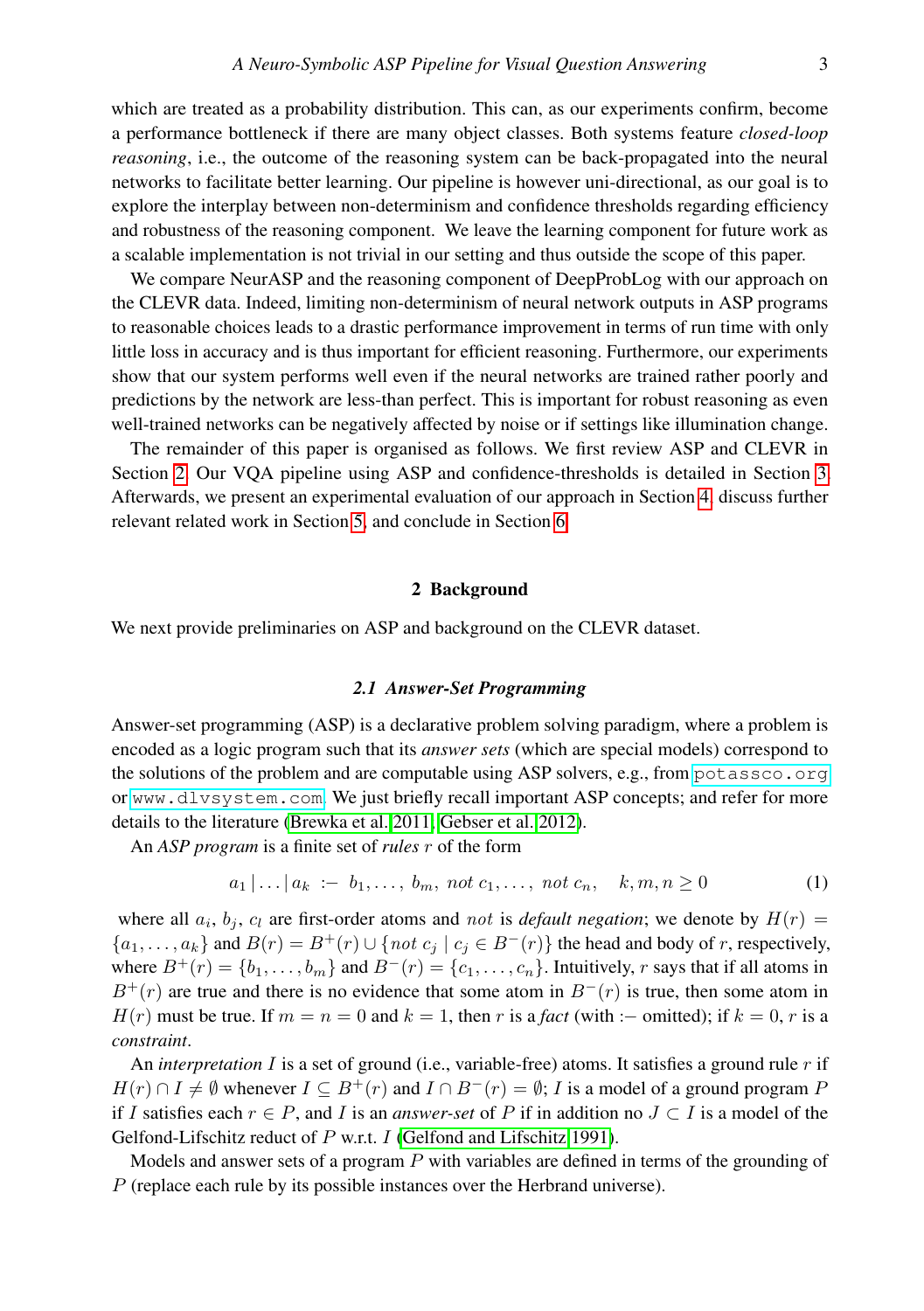<span id="page-3-3"></span>

Q: Is there a big brown object of the same shape as the green thing? A: Yes



Q: How many large things are either cyan metallic cylinders or yellow blocks?  $A: 0$ 

<span id="page-3-1"></span><span id="page-3-0"></span>

Q: The tiny shiny cylinder has what color? A: Brown

# Fig. 1: Three scenes and question-answer pairs from the CLEVR validation set.

We will also use *choice rules* and *weak constraints*, which are of the respective forms

$$
i\{a_1; \ldots; a_n\} \, j := b_1, \ldots, b_m, \; not \; c_1, \ldots, \; not \; c_n \tag{2}
$$

$$
\therefore b_1, \dots, b_m, \text{ not } c_1, \dots, \text{ not } c_n. [w, t]
$$
 (3)

Informally, [\(2\)](#page-3-0) says that when the body is satisfied, at least  $i$  and at most  $j$  atoms from  $\{a_1, \ldots, a_n\}$  must be true in an answer set I, while [\(3\)](#page-3-1) contributes tuple t with costs w, which is an integer number, to a cost function, when the body is satisfied in  $I$ , rather than to eliminate  $I$ ; the answer set  $I$  is optimal, if the total cost of all such tuples is minimal.

#### *2.2 The CLEVR Dataset*

<span id="page-3-4"></span>CLEVR [\(Johnson et al. 2017\)](#page-14-5) is a dataset designed to test and diagnose the reasoning capabilities of VQA systems.<sup>[1](#page-3-2)</sup> It consists of pictures showing scenes with objects and questions related to them; there are about ten questions per image. The dataset was created with the goal of minimising biases in the data, since some VQA systems are suspected to exploit them to find answers instead of actually reasoning about the question and scene information [\(Johnson et al. 2017\)](#page-14-5).

Each CLEVR image depicts a scene with objects in it. The objects differ by the values of their attributes, which are  $size$  (big, small), *color* (brown, blue, cyan, gray, green, purple, red, yellow), material (metal, rubber), and shape (cube, cylinder, sphere). Every image comes with a ground truth scene graph describing the scene depicted in it. Figure [1](#page-3-3) contains three images from the CLEVR validation dataset with corresponding questions.

<span id="page-3-2"></span>In CLEVR, questions are constructed using *functional programs* that represent the questions in a structured format. These programs are symbolic templates for a question which are instantiated with the corresponding values. For each such question template, there are one or more natural language sentences to which they are mapped. For illustration, the question "How many large things are either cyan metallic cylinders or yellow blocks?" from Fig. [1](#page-3-3) can be represented by the functional program shown in Fig. [2.](#page-4-1) There, function *scene*() returns the set of objects of the scene, the *filter \** functions restrict a set of objects to subsets with respective properties, *union*() yields the union of two sets, and *count*() finally returns the number of elements of a set. A detailed description of functional programs in CLEVR can be found in the dataset documentation [\(Johnson](#page-14-5) [et al. 2017\)](#page-14-5).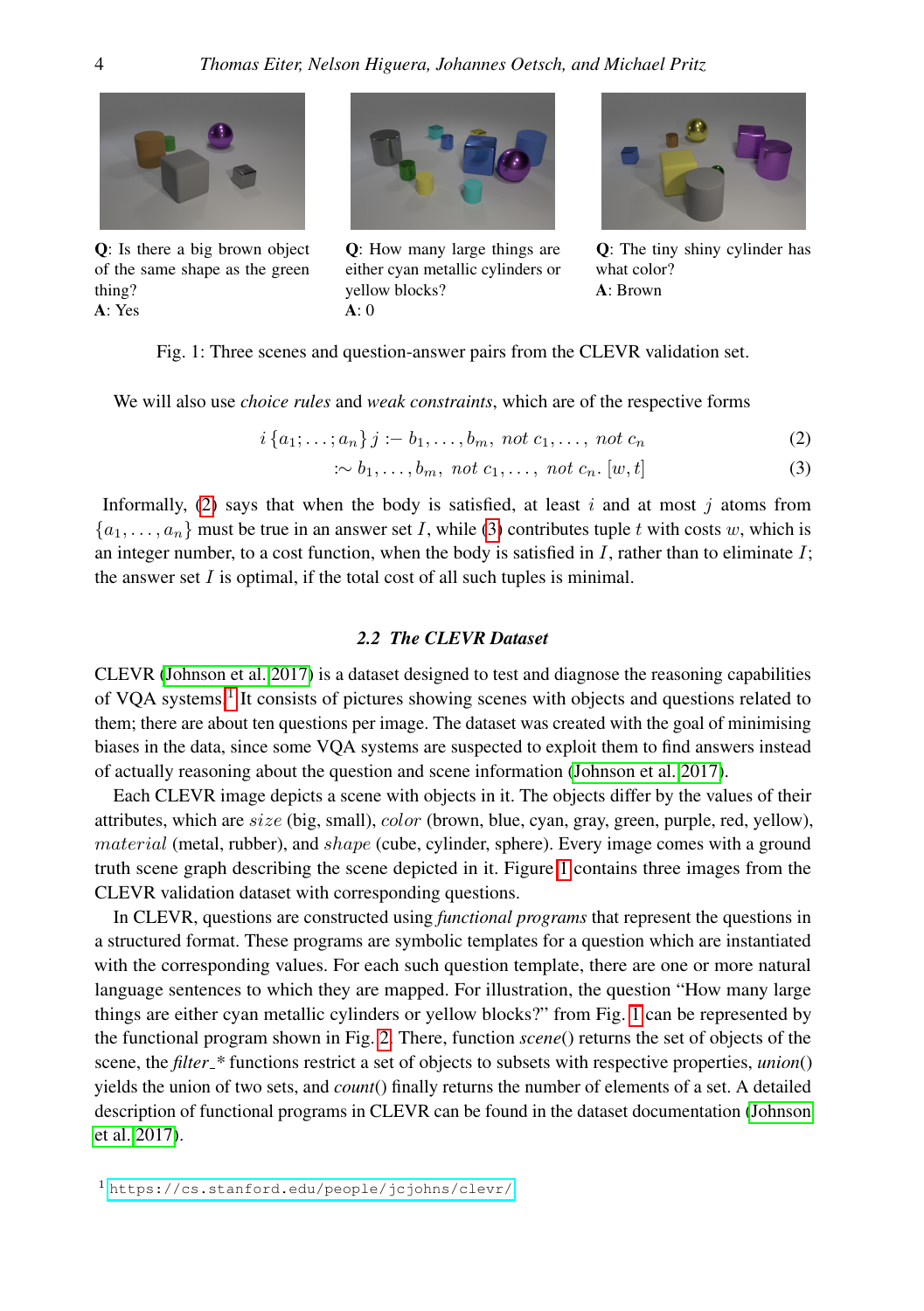<span id="page-4-1"></span>

Fig. 2: CLEVR functional program representing the question: "How many large things are either cyan metallic cylinders or yellow blocks?".

<span id="page-4-2"></span>

Fig. 3: Overview of our neuro-symbolic VQA pipeline.

# 3 The VQA Pipeline

<span id="page-4-0"></span>The architecture of our neuro-symbolic VQA pipeline that builds on object detection and ASP solving is depicted in Fig. [3.](#page-4-2) A particular VQA task, which consists of a CLEVR scene and question, is translated to an ASP program given predictions from a neural network for object detection, a functional program, and a confidence threshold; by running an ASP solver, the answer to the CLEVR task is then figured out.

Before going into details of our VQA pipeline, we recapitulate the necessary stages of establishing it for the CLEVR dataset:

- 1. Object detection: we train neural networks for bounding-box prediction and object classification of the CLEVR scenes;
- 2. Confidence thresholds: we determine a threshold for network predictions that we consider to be of high confidence by statistical analysis on the distribution of prediction values of the neural networks;
- 3. ASP encoding: we translate CLEVR functional programs that represent questions as well as network predictions that pass confidence thresholds into ASP programs and use an ASP solver to compute the answers.

While the VQA tasks are designed to always have a unique answer, the ASP solver may give multiple results that correspond to alternative interpretations of the scene through the object detection network.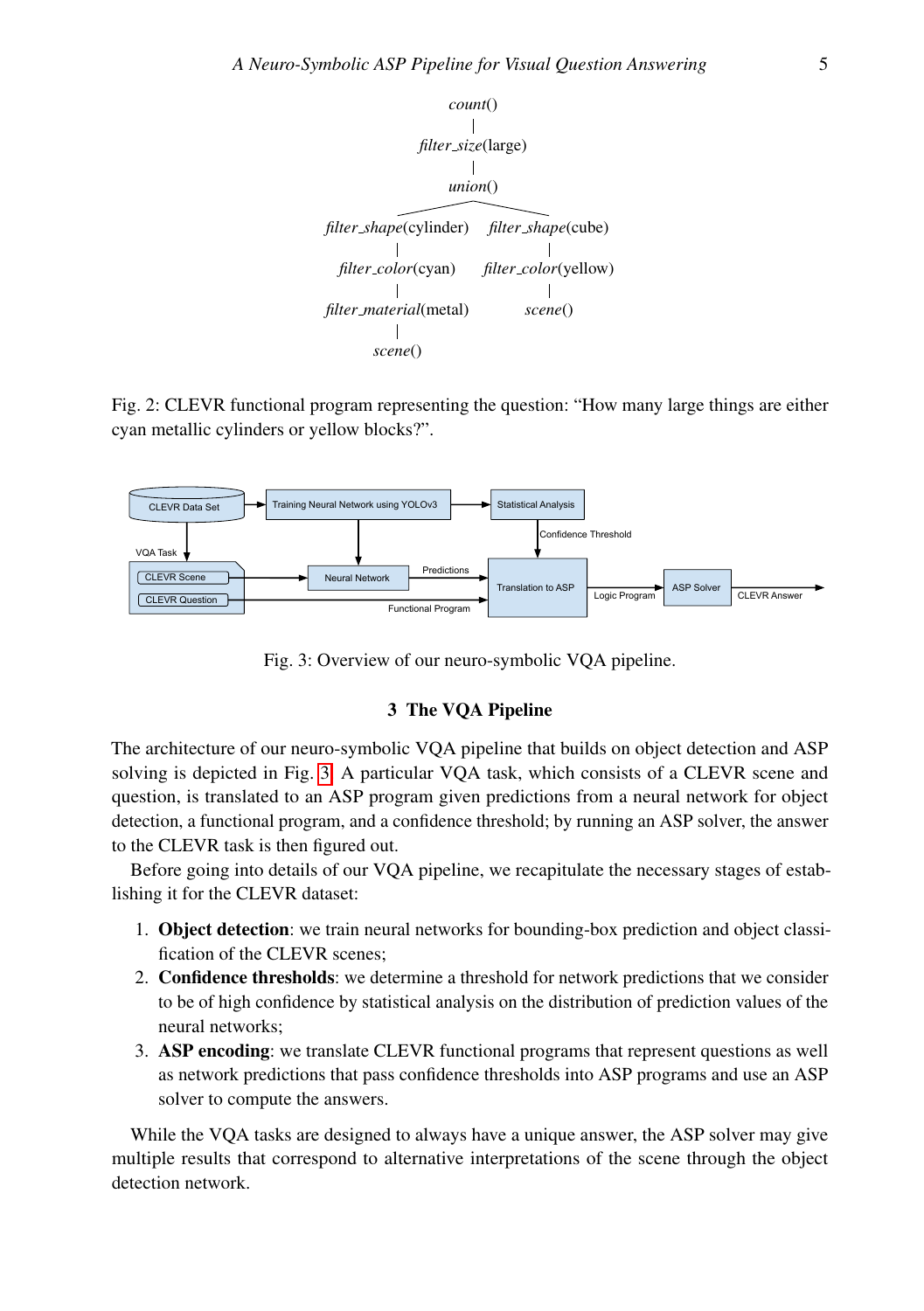#### *3.1 Object Detection*

We use YOLOv3 [\(Redmon and Farhadi 2018\)](#page-14-10) for bounding-box prediction and object classification, adopting that the object detector's output is a matrix whose rows correspond to the bounding-box predictions in the input picture. Each bounding-box prediction is a vector of the form  $(c_1, \ldots, c_n, x_1, y_1, x_2, y_2)$ , where the pairs  $(x_1, y_1)$  and  $(x_2, y_2)$  give the top-left and bottom-right corner point of the bounding box, respectively, and c1, . . . , c<sup>n</sup> are *class confidence scores* with  $c_i \in [0,1]$  for  $1 \le i \le n$ ; as customary, higher confidence scores represent higher confidence of a correct prediction. Each  $c_i$  represents the score for a specific combination of object attributes  $size, color, material$  and  $shape$  and their respective values; we call this combination the *object class* of position i. For any object class c, let  $\bar{c}$  be the list size, shape, material, color of its attribute values. For example, assume  $c$  is the object class "large red metallic cylinder", then  $\bar{c}$  = large, cylinder, metallic, red. In total, there are  $n = 96$  object classes in CLEVR.

Every row of the prediction matrix has also its own bounding-box confidence score. The number of bounding-box predictions of the object detection system depends on the *bounding-box threshold*, which is a hyper-parameter used to filter out rows with a low confidence score. For example, setting this threshold to 0.5 discards all predictions with confidence score below 0.5.

#### *3.2 Confidence Thresholds*

<span id="page-5-1"></span>Given class confidence scores  $c_1, \ldots, c_n$  from an object detection prediction, we would like to focus on classifications that have reasonable high confidence and discard others with low confidence for the subsequent reasoning process. Using a fixed threshold hardly achieves this, since it does not take the distribution of confidence scores in the application area (or validation data for experiments) into account. Our approach solves this problem by fixing the threshold based on the mean and the standard deviation of prediction scores.

More formally, given a list of prediction matrices  $X^1,\ldots,X^m,$  where any  $X^i$  is of dimension  $N^i \times M$ ,  $N^i$  is the number of bounding box predictions in the input image i, each of which is described by M features. We compute the mean  $\mu$  and standard deviation  $\sigma$  for the maximum class confidence scores:

$$
\mu = \frac{1}{\sum_{k=1}^{m} N^k} \sum_{k=1}^{m} \sum_{i=1}^{N^k} \max_{1 \le j \le n} (\boldsymbol{X}_{i,j}^k)
$$
(4)

$$
\sigma = \sqrt{\frac{1}{\sum_{k=1}^{m} N^k} \sum_{k=1}^{m} \sum_{i=1}^{N^k} (\max_{1 \le j \le n} (\mathbf{X}_{i,j}^k) - \mu)^2}
$$
(5)

We suggest computing these values on the validation dataset used in training the object detector. Then, we define the *confidence threshold* θ that determines what is considered a confident class prediction as follows:

<span id="page-5-0"></span>
$$
\theta = \max(\mu - \alpha \cdot \sigma, 0) \tag{6}
$$

We consider class predictions as sufficiently confident if their confidence score is not lower than the mean minus  $\alpha$  many standard deviations. The value for  $\alpha$  in Eqn. [\(6\)](#page-5-0) is a parameter we call the *confidence rate*. It must be provided and should depend on how well the network is trained: for a fixed  $\alpha$ , the number of class predictions that pass the threshold decreases if the network gets better trained as the standard deviation becomes smaller. For a fixed network, the number of class predictions that pass the threshold decreases if  $\alpha$  decreases and increases otherwise.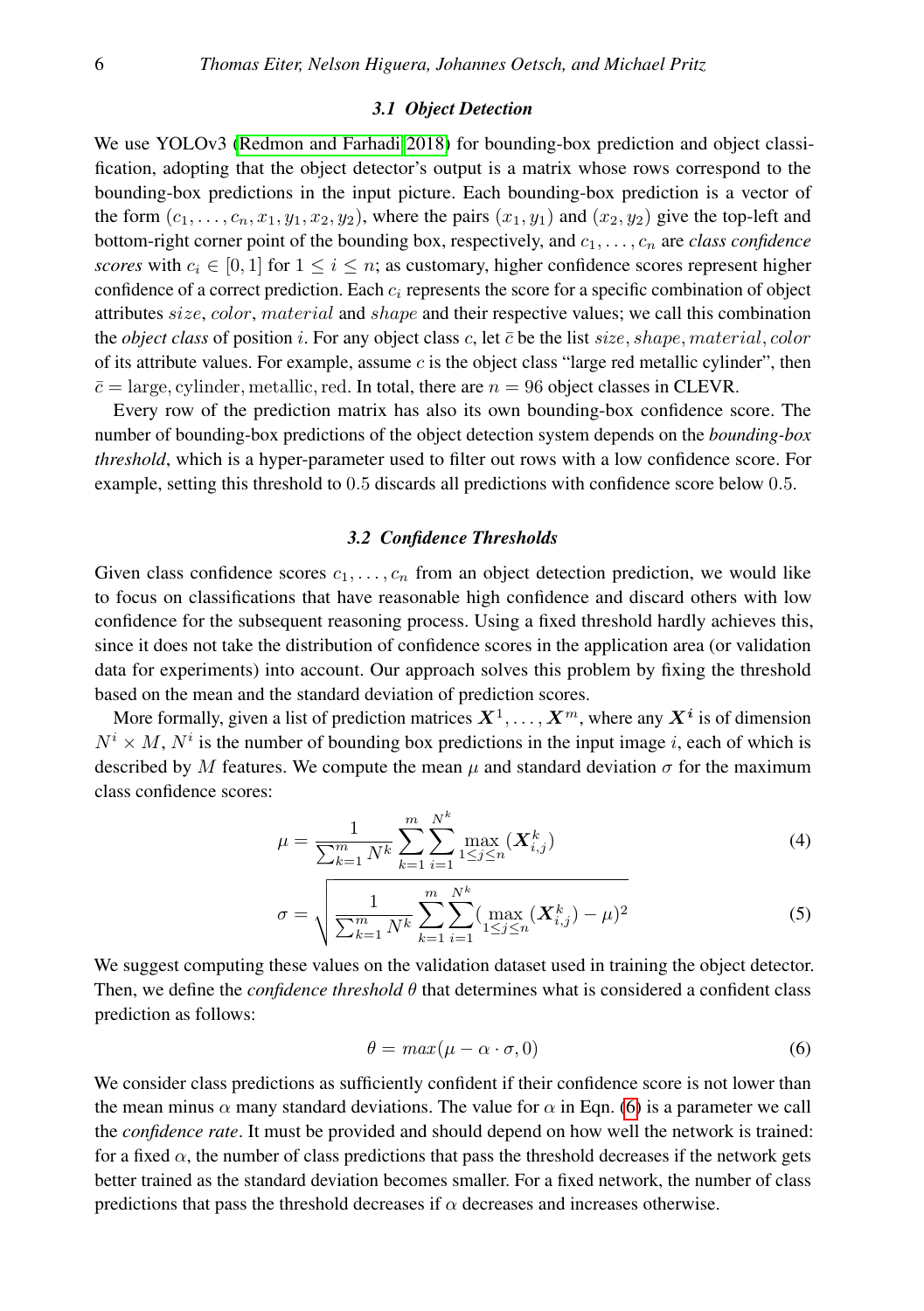#### *3.3 ASP Encoding*

To solve VQA tasks, we rely on ASP to infer the right answer given the neural network output and a confidence threshold. We outline the details in the following.

#### *3.3.1 Question encoding*

The first step of our approach is to translate the functional program representing a natural language question into an ASP *fact representation*. We illustrate this for the question "How many large things are either cyan metallic cylinders or yellow blocks?" in Section [2.2.](#page-3-4) The respective functional program in Fig. [2](#page-4-1) is encoded by the following ASP facts:

```
end(8).
                      count(8, 7).
                filter_large(7, 6).
                   union(6, 3, 5).
filter\_cylinder(3, 2). filter\_cube(5, 4).
   filter\_cyan(2, 1). filter\_yellow(4, 0).
  filter\_metal(1,0).
                      \mathit{scene}(0).
```
The structure of the functional program is encoded using indices that refer to output (first arguments) and input (remaining arguments) of the respective basic functions.

# *3.3.2 Scene encoding*

Let X be a prediction matrix and  $\theta$  be a confidence threshold as described in Section [3.2.](#page-5-1) Recall that the output of the basic CLEVR function scene() corresponds to the objects detected in the scene which in turn correspond to the individual rows of  $X$ .

For a row  $X_i$  with confidence class scores  $c_1, ..., c_n$ , set  $C_i$  contains every object class  $c_i$  with score greater or equal than  $\theta$ . If no such  $c_i$  exists, then  $C_i$  contains the k classes with highest class confidence scores, where  $k \in \{1, \ldots, 96\}$ , is a fixed integer; intuitively, k is a fall-back parameter to ensure that some classes are selected if all scores are low.

For every row  $X_i$  with bounding-box corners  $(x_1, y_1)$  and  $(x_2, y_2)$ , as well as  $C_i = \{c_1, \ldots c_l\}$ , we construct a choice rule of form

$$
\{obj(O, i, \bar{c_1}, x_1, y_1, x_2, y_2); \ldots; obj(O, i, \bar{c_l}, x_1, y_1, x_2, y_2)\} = 1 : -\text{scene}(O).
$$

Every object with sufficiently high confidence score will thus be considered for computing the final answer in a non-deterministic way. For every  $c \in C_i$ , we add the weak constraint

$$
\therefore \text{ obj}(O, i, \overline{c}, x_1, y_1, x_2, y_2) \, [w_c, i]
$$

where the weight  $w_c$  is defined as  $\min(-1000 \cdot \ln(s), 5000)$ , and s is the class confidence score for c in  $X_i$ . This approach, which comes from the NeurASP implementation, achieves that object selections are penalised by a weight which corresponds to the object's class confidence score. Resulting answer sets can thus be ordered according to the total confidence of the involved object predictions. We refer to this encoding as *non-deterministic scene encoding*, but we also consider the special case of a *deterministic scene encoding* where each  $C_i$  holds only the single object class with the highest confidence score.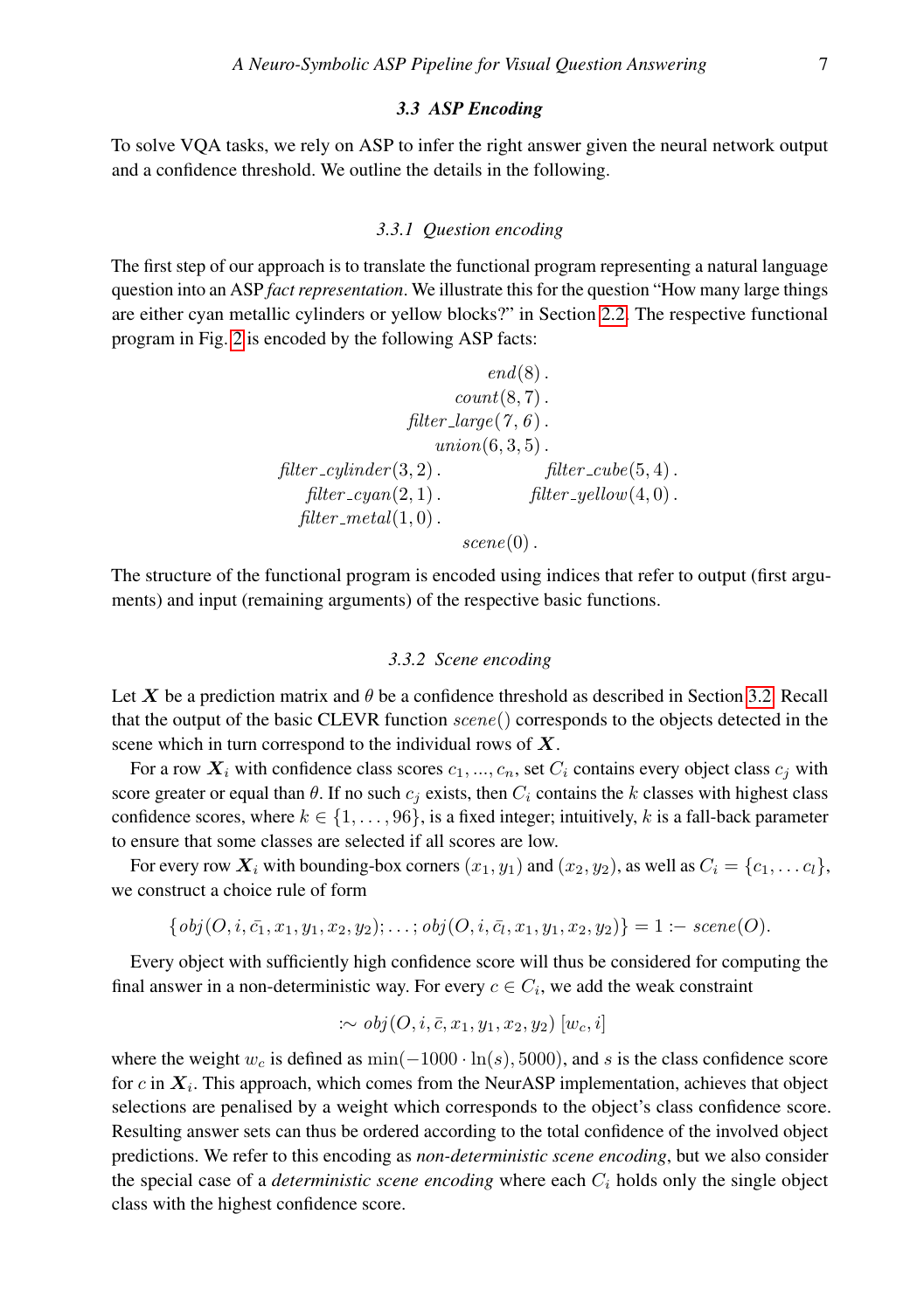*3.3.3 Encoding of the basic CLEVR functions*

We next present encodings for the remaining CLEVR functions.

*Filter rules:* The CLEVR filter rules restrict sets of objects. We only present the rule for  $filter\_color(yellow)$ ; the rules for the other colours, materials, and shapes are analogous:

 $obj(T, I, \ldots,$  yellow,  $\ldots) :=$  filter\_yellow $(T, T_1),$   $obj(T_1, I, \ldots,$  yellow,  $\ldots)$ .

The variables  $T$  and  $T_1$  are used to indicate output resp. input references; I represents the object identifier. We omit arguments irrelevant for the particular filter functions.

*Count rule:* Function  $count()$  returns the number of elements of a given set. We encode it as follows:

$$
int(T, V) := count(T, T_1), \# count\{I : obj(T_1, I, ...)\} = V.
$$

Here, #count is an ASP *aggregate function* that computes the numbers of object identifiers referenced by variable  $T_1$ .

*Rules for set operations:* The two set operation functions in CLEVR are intersection and union. We present respective ASP rules for each of them:

$$
obj(T, I, ...):
$$
 =  $and(T, T_1, T_2), obj(T_1, I, ...), obj(T_2, I, ...)$ .  
\n $obj(T, I, ...):$  =  $or(T, T_1, T_2), obj(T_1, I, ...)$ .  
\n $obj(T, I, ...):$  =  $or(T, T_1, T_2), obj(T_2, I, ...)$ .

*Uniqueness constraint:* The CLEVR function unique() is used to assert that there is exactly one input object, which is then propagated to the output. We encode this in ASP using a constraint to eliminate answer sets violating uniqueness and a rule for propagation:

$$
\therefore \text{ unique}(T, T_1), \text{ obj}(T_1, I, \ldots), \text{ obj}(T_1, I', \ldots), I \neq I'.
$$
  

$$
\text{obj}(T, \ldots) := \text{unique}(T, T_1), \text{ obj}(T_1, \ldots).
$$

*Spatial-relation rules:* Several CLEVR functions allow to determine objects in a certain spatial relation with another object. We present the rule for identifying all objects that are left relative to a given reference; the rules for right, front, and behind, are analogous:

$$
obj(T, I, ...):
$$
 = relate $left(T, T_1, T_2), I \neq I', X_1 < X'_1,$   
 $obj(T_1, I, ..., X_1, ...), obj(T_2, I', ..., X'_1, ...).$ 

*Exist rule:* The *exist*() rule in CLEVR returns true if the referenced set of objects is not empty, and it returns false otherwise using default negation. Respective ASP rules look as follows:

$$
bool(T, true) := exist(T, T_1), obj(T_1, ...).
$$
  

$$
bool(T, false) := exist(T, T_1), not bool(T, true).
$$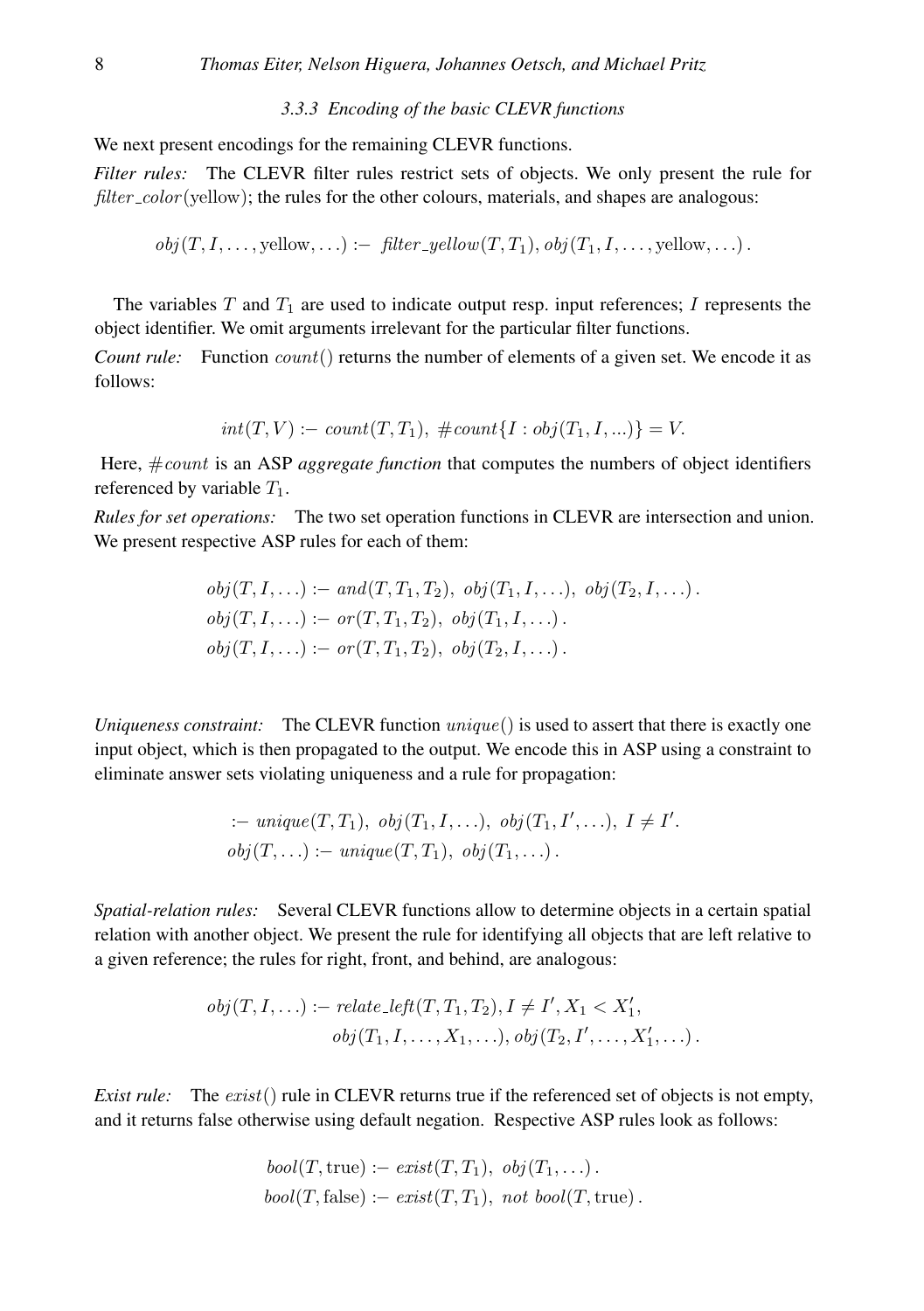*Query rules:* Query functions allow to return an attribute value of a referenced object. We present a rule to query for the size of an object; the rules for colour, material, and shape look similar:

$$
size(T, Size) := query\_size(T, T_1), obj(T_1, \ldots, Size, \ldots).
$$

*Same-attribute-relation rules:* Similar to the spatial-relation functions, same-attribute-relation rules allow to select sets of objects if they agree on a specified attribute with a specified reference object. We illustrate the ASP encoding for the size attribute, the ones for colour, material and shape are defined with the necessary changes:

$$
obj(T, I, \ldots) := same\_size(T, T_1, T_2), obj(T_1, I, \ldots, Size, \ldots),
$$

$$
obj(T_2, I', \ldots, Size, \ldots), I \neq I'.
$$

*Integer-comparison rules:* CLEVR supports the common relations for comparing integers like "equals", "less-than", and "greater-than". We present the ASP encoding for "equals":

$$
bool(T, true) := equal\_integer(T, T_1, T_2), int(T_1, V), int(T_2, V).
$$
  

$$
bool(T, false) := equal\_integer(T, T_1, T_2), not bool(T, true).
$$

*Attribute-comparison rules:* To check whether two objects have the same attributes, like size, colour, material, or shape, CLEVR provides attribute-comparisons rules. The one for size can be represented in ASP as follows, the others are defined analogously:

$$
bool(T, true) := equal\_size(T, T_1, T_2), \; size(T_1, V), \; size(T_2, V).
$$
  

$$
bool(T, false) := equal\_size(T, T_1, T_2), \; not \; bool(V, true).
$$

In addition to the rules above, we also use rules to derive the  $ans/1$  atom that extracts the final answer for the encoded CLEVR question from the output of the basic function at the root of the computation:

 $ans(V) := end(T), size(T, V).$  ans $(V) := end(T), shape(T, V)$ .  $ans(V) := end(T), color(T, V)$ .  $ans(V) := end(T), bool(T, V)$ .  $ans(V) := end(T)$ , material(T, V).  $ans(V) := end(T)$ ,  $int(T, V)$ . : $- not \nans($ .

The last constraint enforces that at least one answer is derived.

Putting all together, to find an answer to a CLEVR question, we translate the corresponding functional program into its fact representation and join it with the rules from above. Each answer set then corresponds to a CLEVR answer founded in a particular choice for scene objects. For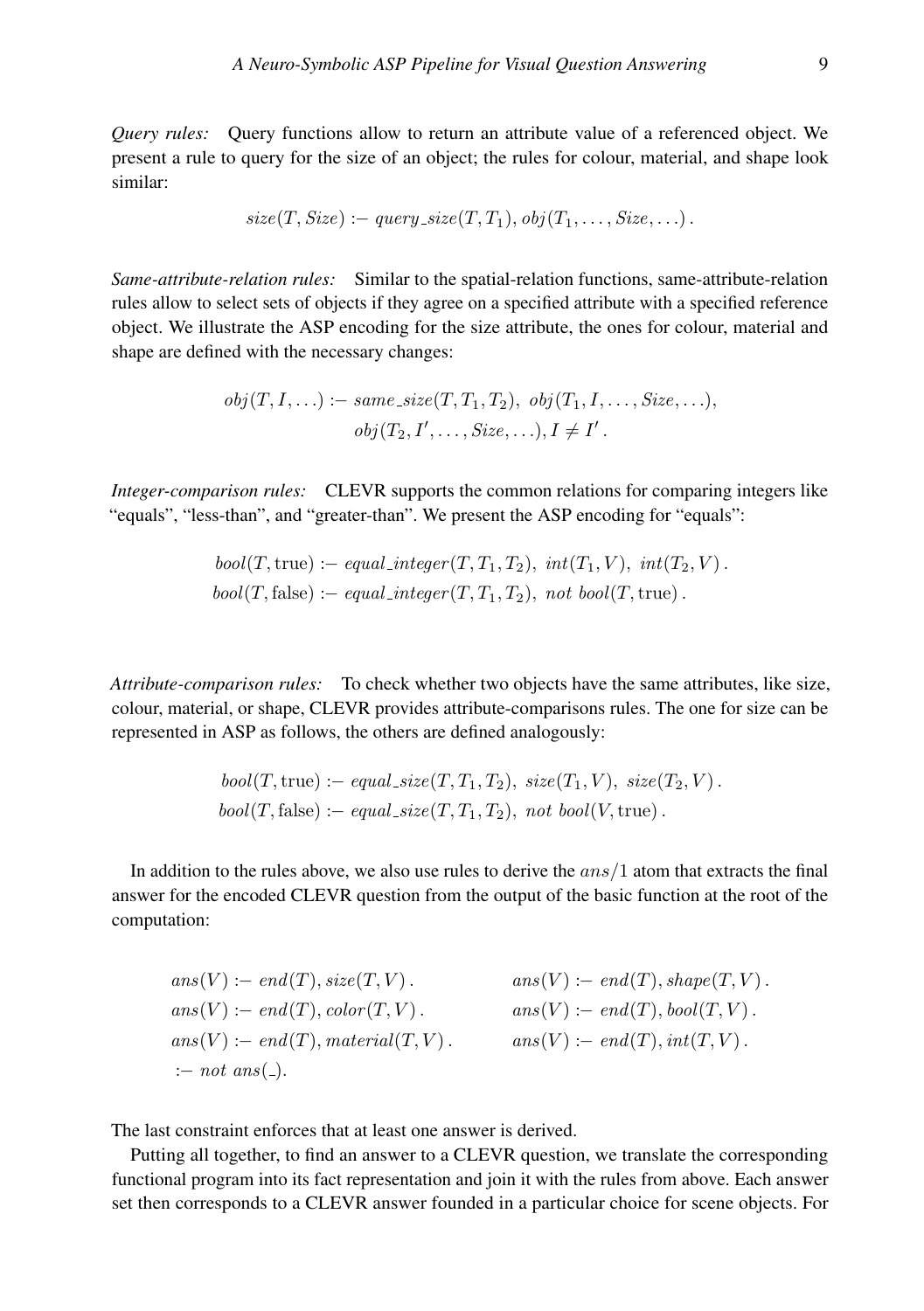<span id="page-9-2"></span>

| <b>Epochs/Threshold</b> | 25/0.25   | 50/0.25   | 200/0.25 | 25/0.50 | 50/0.50 | 200/0.50 |  |
|-------------------------|-----------|-----------|----------|---------|---------|----------|--|
| recall                  | $71.23\%$ | $96.39\%$ | 99.20\%  | 44.41\% | 89.06\% | 98.03%   |  |
| precision               | 83.77%    | 98.27\%   | 99.58\%  | 97.17\% | 99.28%  | 99.82%   |  |

Table 1: Precision and recall for object detection on CLEVR scenes.

the deterministic, resp., non-deterministic encoding, at most one, resp., multiple answer sets are possible; no answer set means imperfect object recognition. In case of multiple answer sets, we use answer-set optimisation over the weak constraints to determine the most plausible solution.

# 4 Experiments on the CLEVR Dataset

<span id="page-9-0"></span>Recall that the parameters of our approach are (i) the bounding-box threshold for object detection, (ii) the confidence rate  $\alpha$  for computing the confidence threshold as distance from the mean in terms of standard deviations, and (iii)  $k$  as a fall-back parameter for object-class selection. We experimentally evaluated our approach on the CLEVR dataset to study the effects of different parameter settings. In particular, we study

- different bounding-box thresholds and training epochs for object detection,
- how the deterministic scene encoding compares to the non-deterministic one, and
- runtime performance of our approach in comparison with NeurASP and ProbLog.

For the non-deterministic scene encoding, we consider different settings for  $\alpha$  and set  $k = 1$ .

We restricted our experiments to a sample of 15000 CLEVR questions as the systems NeurASP and ProbLog would exceed the memory limits on the unrestricted dataset.

All experiments were carried out on an Ubuntu (20.04.3 LTS) system with a 3.60GHz Intel CPU, 16GiB of RAM, and an NVIDIA GeForce GTX 1080 GPU with 8GB of memory installed.

# *4.1 Object-Detection Evaluation*

For object detection, we used an open-source implementation of YOLOv3 [\(Redmon and Farhadi](#page-14-10) [2018\)](#page-14-10).<sup>[2](#page-9-1)</sup> The system was trained on 4000 CLEVR images with bounding box annotations, as suggested in related work [\(Yi et al. 2018\)](#page-14-2). We used models trained for 25, 50 and 200 epochs, resp., to obtain different levels of training for the neural networks. For the bounding-box thresholds, we considered two settings, namely 0.25 and 0.50. Table [1](#page-9-2) summarises the results of the evaluation of how the networks of different training quality perform for detecting the objects in the CLEVR scenes. We report on precision and recall, which are defined as usual in terms of true positives (TP), false positives (FP), and false negatives (FN). A *TP* (resp., *FP*) is a prediction that is correct (resp., incorrect) w.r.t. the scene annotations in CLEVR. An *FN* is an object that exists according to the scene annotations, but there is no corresponding prediction.

As expected, our results show that the total number of FP and FN decreases for the better trained YOLOv3 models. Naturally, a low bounding-box threshold yields more FP detections,

<span id="page-9-1"></span><sup>2</sup> <https://github.com/eriklindernoren/PyTorch-YOLOv3>.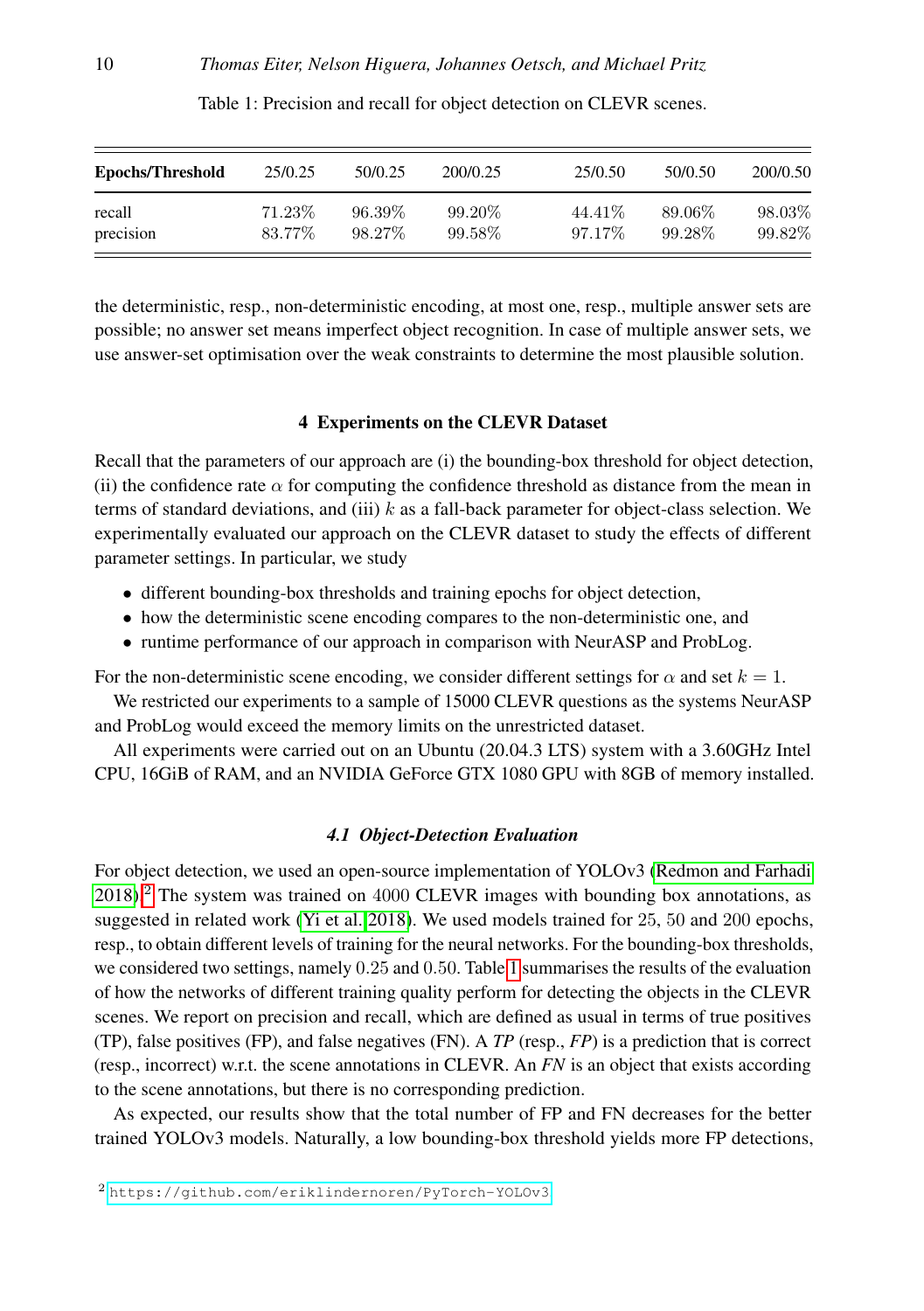<span id="page-10-0"></span>

| <b>Epochs/Threshold</b> |                                         | 25/0.25 | 50/0.25 | 200/0.25 | 25/0.50<br>50/0.50 |         | 200/0.50 |  |
|-------------------------|-----------------------------------------|---------|---------|----------|--------------------|---------|----------|--|
|                         | <b>Deterministic Scene Encoding</b>     |         |         |          |                    |         |          |  |
|                         | correct                                 | 64.39%  | 92.93%  | 97.01\%  | 42.33%             | 82.79%  | 95.05%   |  |
|                         | wrong                                   | 17.60%  | 3.06%   | 1.11\%   | 29.55%             | 8.65%   | 2.22%    |  |
|                         | no answer                               | 18.01\% | 4.01\%  | 1.88%    | 28.12\%            | 8.56%   | 2.73%    |  |
|                         | <b>Non-Deterministic Scene Encoding</b> |         |         |          |                    |         |          |  |
|                         | correct                                 | 74.12\% | 93.13\% | 96.94\%  | 72.36\%            | 92.54\% | 96.71%   |  |
| $\alpha=0.5$            | wrong                                   | 12.29%  | 2.60%   | $1.01\%$ | 13.21\%            | 2.98%   | 1.27%    |  |
|                         | no answer                               | 13.59%  | 4.27%   | 2.05%    | 14.43\%            | 4.48%   | 2.02%    |  |
|                         | correct                                 | 76.17%  | 93.13\% | 96.94%   | 74.29%             | 92.54%  | 96.71%   |  |
| $\alpha = 1.0$          | wrong                                   | 12.53%  | 2.60%   | $1.01\%$ | 13.47\%            | 2.98%   | 1.27%    |  |
|                         | no answer                               | 11.30%  | 4.27%   | $2.05\%$ | 12.24\%            | 4.48%   | $2.02\%$ |  |
|                         | correct                                 | 80.61\% | 93.13\% | 96.94%   | 78.83%             | 92.55%  | 96.71%   |  |
| $\alpha = 1.5$          | wrong                                   | 13.02%  | 2.60%   | $1.01\%$ | 14.00%             | 2.98%   | 1.27%    |  |
|                         | no answer                               | 6.37%   | 4.27%   | $2.05\%$ | 7.17\%             | 4.47%   | 2.02%    |  |
|                         | correct                                 | 84.09%  | 93.17\% | 96.94%   | 82.65%             | 92.56%  | 96.71%   |  |
| $\alpha = 2.0$          | wrong                                   | 13.52%  | 2.60%   | 1.01\%   | 14.53%             | 2.98%   | 1.27\%   |  |
|                         | no answer                               | 2.39%   | 4.23%   | $2.05\%$ | 2.82\%             | 4.46%   | 2.02%    |  |

Table 2: Results for CLEVR question answering.

while the number of FN decreases. Setting the bounding-box threshold to a higher value usually leads to fewer FP but also more FN.

#### *4.2 Question-Answering Evaluation*

We used the ASP solver  $\text{clingo (v. 5.5.1)}$  to compute answer sets.<sup>[3](#page-11-0)</sup> Table [2](#page-10-0) sheds light on the impact of the training level and bounding-box thresholds of the models on question answering for the deterministic and non-deterministic scene encodings. Our system yields either correct, incorrect, or no answers to the CLEVR questions, and we report respective rates. The nondeterministic scene encoding outperformed the deterministic approach for all settings of training epochs and bounding-box thresholds, and the rate of correct answers increases with larger  $\alpha$ . The differences are considerable if the networks are trained rather poorly and and become small or even disappear for well trained ones. It thus seems beneficial to consider more than one prediction of the object detection system if network predictions are less than perfect. Also, lower bounding-box thresholds lead to more correct results in all cases, especially for the deterministic encoding. Hence, being too selective in the object detection is counterproductive.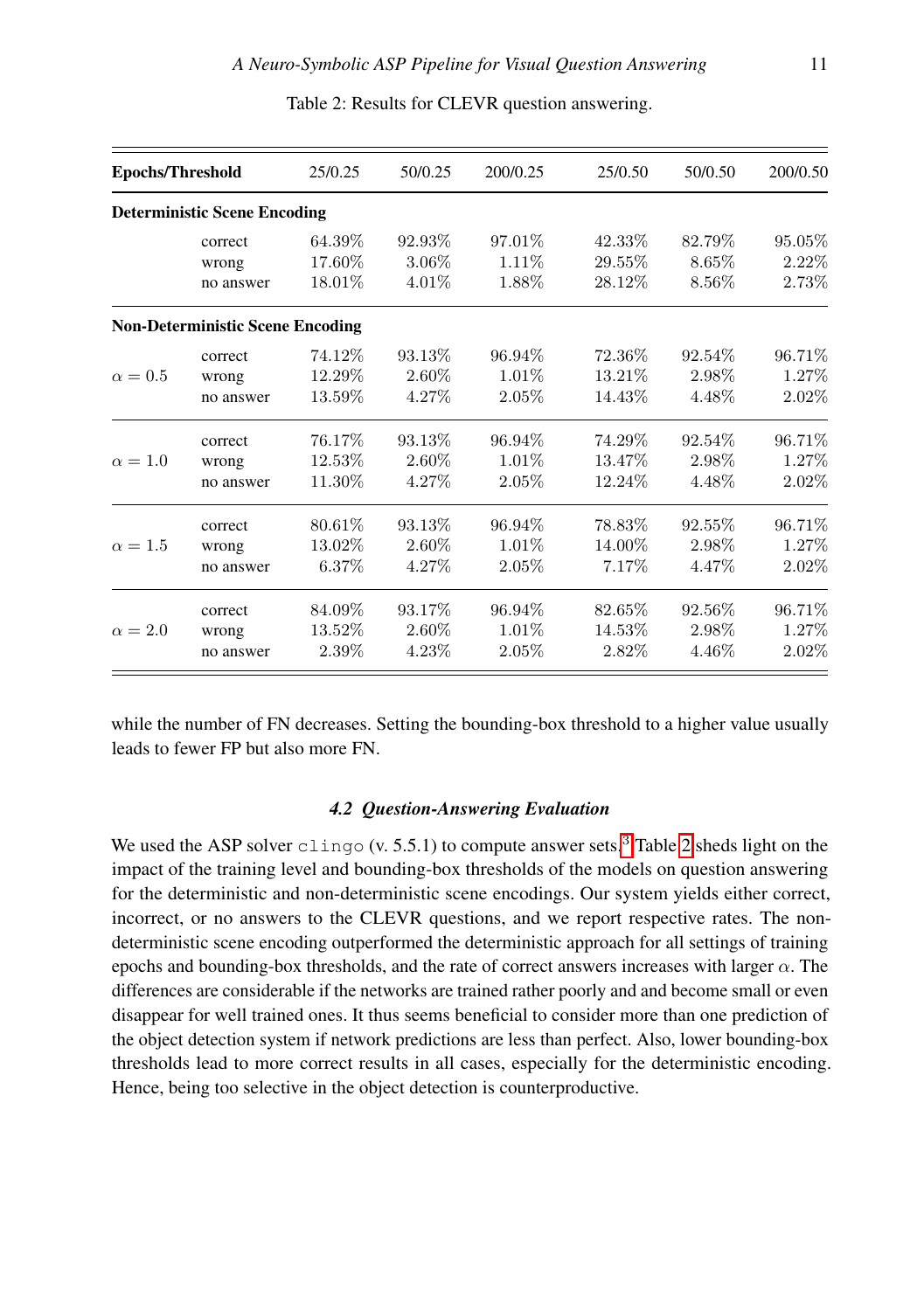<span id="page-11-1"></span>

| <b>Epochs/Threshold</b>          | 25/0.25  | 50/0.25  | 200/0.25 | 25/0.50  | 50/0.50  | 200/0.50 |
|----------------------------------|----------|----------|----------|----------|----------|----------|
| <b>NeurASP</b>                   |          |          |          |          |          |          |
| correct                          | 86.09%   | 96.74\%  | 98.53%   | 84.87\%  | 96.17\%  | 98.20%   |
| wrong                            | 13.88%   | $3.21\%$ | $1.45\%$ | 15.09%   | $3.77\%$ | 1.77%    |
| no answer                        | $0.03\%$ | $0.05\%$ | $0.03\%$ | $0.04\%$ | $0.06\%$ | $0.03\%$ |
| <b>NeurASP</b> (best prediction) |          |          |          |          |          |          |
| correct                          | 75.63%   | 95.78%   | 98.33%   | 53.12\%  | 88.21\%  | 96.87\%  |
| wrong                            | 23.51\%  | $4.14\%$ | $1.63\%$ | 38.17\%  | 11.30\%  | $3.06\%$ |
| no answer                        | $0.87\%$ | $0.08\%$ | $0.03\%$ | 8.71\%   | $0.49\%$ | $0.07\%$ |
| ProbLog                          |          |          |          |          |          |          |
| correct                          | 83.84\%  | 96.25\%  | 98.33%   | 81.97%   | 95.27\%  | 97.85%   |
| wrong                            | 14.46\%  | 2.66\%   | $1.14\%$ | 15.45\%  | $3.13\%$ | 1.34\%   |
| no answer                        | 1.70%    | 1.09%    | $0.53\%$ | $2.57\%$ | 1.59%    | $0.81\%$ |
|                                  |          |          |          |          |          |          |

Table 3: Comparisons with NeurASP and ProbLog.

Table 4: Comparison of total VQA runtimes (in seconds).

<span id="page-11-2"></span>

| Epochs/Threshold                    |                | 25/0.25 | 50/0.25 | 200/0.25 | 25/0.50 | 50/0.50 | 200/0.50 |
|-------------------------------------|----------------|---------|---------|----------|---------|---------|----------|
| <b>NeurASP</b>                      |                | 9149    | 4375    | 4364     | 8750    | 4234    | 4694     |
| <b>NeurASP</b> (best prediction)    |                | 3114    | 3628    | 3575     | 1245    | 3174    | 3577     |
| ProbLog                             |                | 6235    | 6894    | 6463     | 5311    | 5883    | 6138     |
| <b>Deterministic Scene Encoding</b> |                | 84      | 89      | 87       | 81      | 89      | 85       |
|                                     | $\alpha = 0.5$ | 112     | 123     | 130      | 109     | 124     | 131      |
|                                     | $\alpha = 1.5$ | 141     | 125     | 126      | 140     | 125     | 133      |
| <b>Non-Det. Scene Encoding with</b> | $\alpha = 2.0$ | 154     | 126     | 130      | 165     | 125     | 135      |
|                                     | $\alpha = 2.5$ | 3656    | 127     | 128      | 3541    | 123     | 128      |

# *4.3 Comparison with NeurASP and ProbLog*

The related systems NeurASP and DeepProbLog also embody the idea of non-determinism for object classifications, but they do not incorporate a mechanism to restrict object classes to ones with high confidence like in our approach; this can drag down performance considerably. We conducted different experiments to investigate the impact of limiting the number of object classes as in our approach on runtimes and accuracy of the questions answering task in comparison with the aforementioned related systems.

<span id="page-11-0"></span>The choice rules in NeurASP always contain the 96 CLEVR object classes, whose scores come from the YOLOv3 network. In addition, we also used a setup for NeurASP where only the highest prediction is considered while the probabilities of all other atoms are set to 0. While the former setting is more similar to our approach, the latter is the one used by [Yang et al.](#page-14-3) [\(2020\)](#page-14-3) in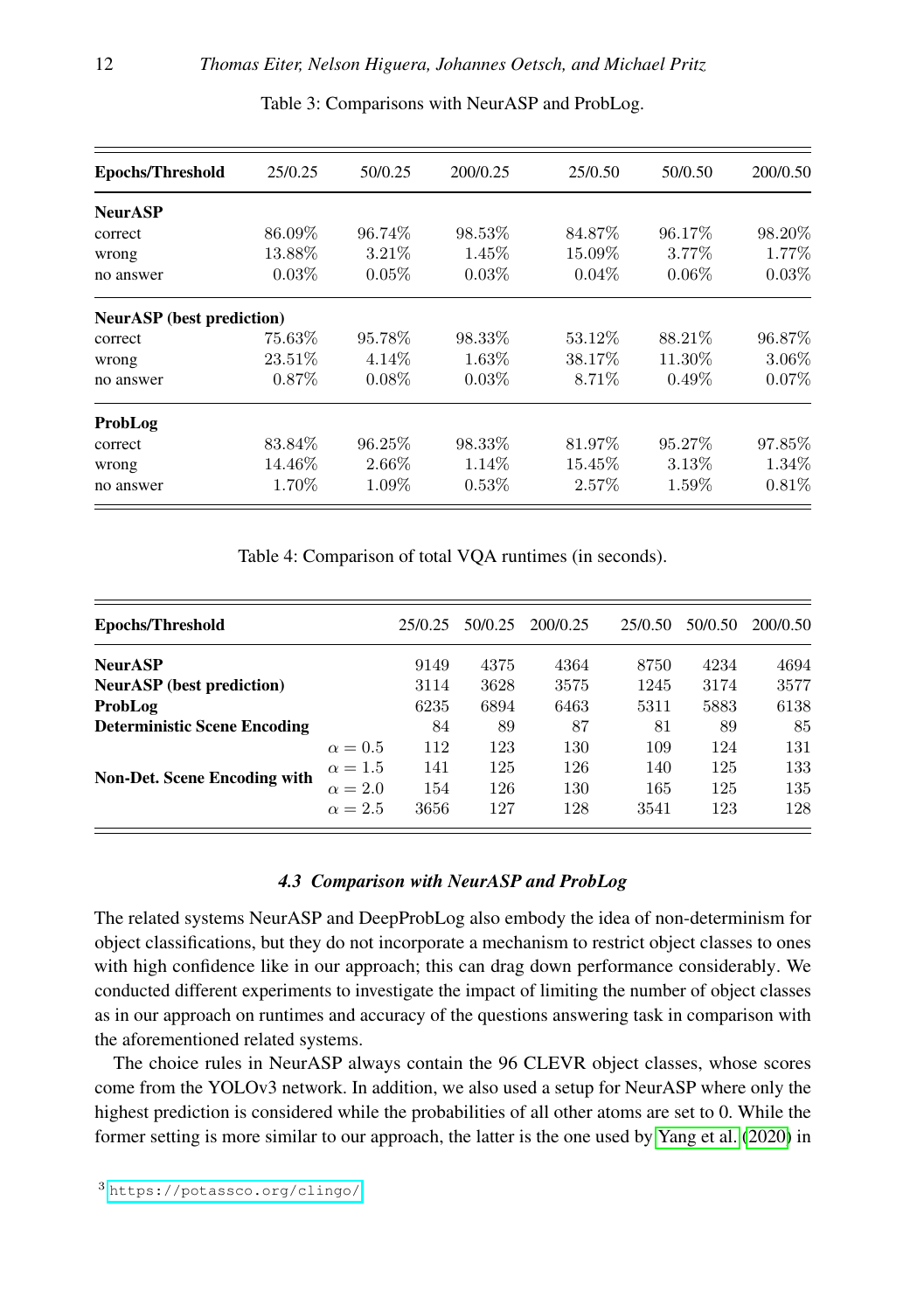their object detection example. Table [3](#page-11-1) summarises the results on question answering accuracy, and Table [4](#page-11-2) shows the total runtime for the different systems under consideration on the 15000 questions. NeurASP outperforms our approach in terms of correct answers as it does not restrict the number of atoms for the choice rules. However, this comes at a price as runtimes are much longer, which can be explained by the inflation of the search space due to the unrestricted choice rules. Also, the rate of incorrect answers is higher for NeurASP while our approach will more often remain agnostic when in doubt. For the non-deterministic encoding of our approach, we observe a similar jump in runtimes for  $\alpha = 2.5$  as more object classes are included in the choice rules.

We could not use DeepProbLog for CLEVR directly as annotated disjunctions that depend on a variable number of objects in a scene are not supported and would require some extensions. Instead, we evaluated a translation to ProbLog, as DeepProblog's inference component is essentially the one of Problog [\(Manhaeve et al. 2018\)](#page-14-1). Recall that for NeurASP and DeepProbLog, neural network outputs are interpreted as probability distributions. While NeurASP does not strictly require this and works also in our setting, ProbLog is less lenient and network outputs need to be normalised so that the sum of their scores does not exceed 1. This does however not change results as only the relative order of the object-class scores is relevant for determining the most plausible answer. For the case of the unrestricted 96 object classes, computing results on our hardware was infeasible. We thus considered only the three object classes with highest confidence scores for every bounding-box prediction in our experiments. Results on runtimes and accuracy are therefore lower bounds for the unrestricted case. The picture for ProbLog is quite similar to that of NeurASP: While additional predictions help for question answering to some extent, this is at the cost of a considerable increase in runtime.

Overall, the experiments further support our belief that non-determinism is useful for neurosymbolic VQA systems and suitable mechanisms to restrict it do reasonable choices allows for more efficient implementations.

# 5 Further Related Work

<span id="page-12-0"></span>Purely deep-learning-based approaches [\(Yang et al. 2016;](#page-14-13) [Lu et al. 2016;](#page-14-14) [Jabri et al. 2016\)](#page-14-15) led to significant advances in VQA. Some systems rely on attention mechanisms to focus on certain features of the image and question to retrieve the answer [\(Yang et al. 2016;](#page-14-13) [Lu et al. 2016\)](#page-14-14). [Jabri](#page-14-15) [et al.](#page-14-15) [\(2016\)](#page-14-15)) achieved good results by framing a VQA task as a classification problem. Some VQA systems are however suspected to not learn to reason but to exploit dataset biases to find answers, as described by [Johnson et al.](#page-14-5) [\(2017\)](#page-14-5).

Besides these purely data driven attempts, there are also systems which incorporate symbolic reasoning in combination with neural-based methods for VQA [\(Yi et al. 2018;](#page-14-2) [Basu et al. 2020;](#page-13-1) [Mao et al. 2019\)](#page-14-4). The system proposed by [Yi et al.](#page-14-2) [\(2018\)](#page-14-2) consists of a scene parser, which retrieves object level scene information from images, a question parser, which creates symbolic programs from natural language questions, and a program executor that runs these programs on the abstract scene representation. Our system is akin to this system, but we use ASP for scene representation as well as question encoding, and our program executor is an ASP solver. A similar system architecture appears in the approach by [Mao et al.](#page-14-4) [\(2019\)](#page-14-4) with the difference that scene and question parsing is jointly learned from image and question-answer pairs, whereas the components of [Yi et al.'](#page-14-2)s system are trained separately. This means that annotated images are not necessary for training, which makes the system more versatile. The approach of [Basu et al.](#page-13-1) [\(2020\)](#page-13-1) builds like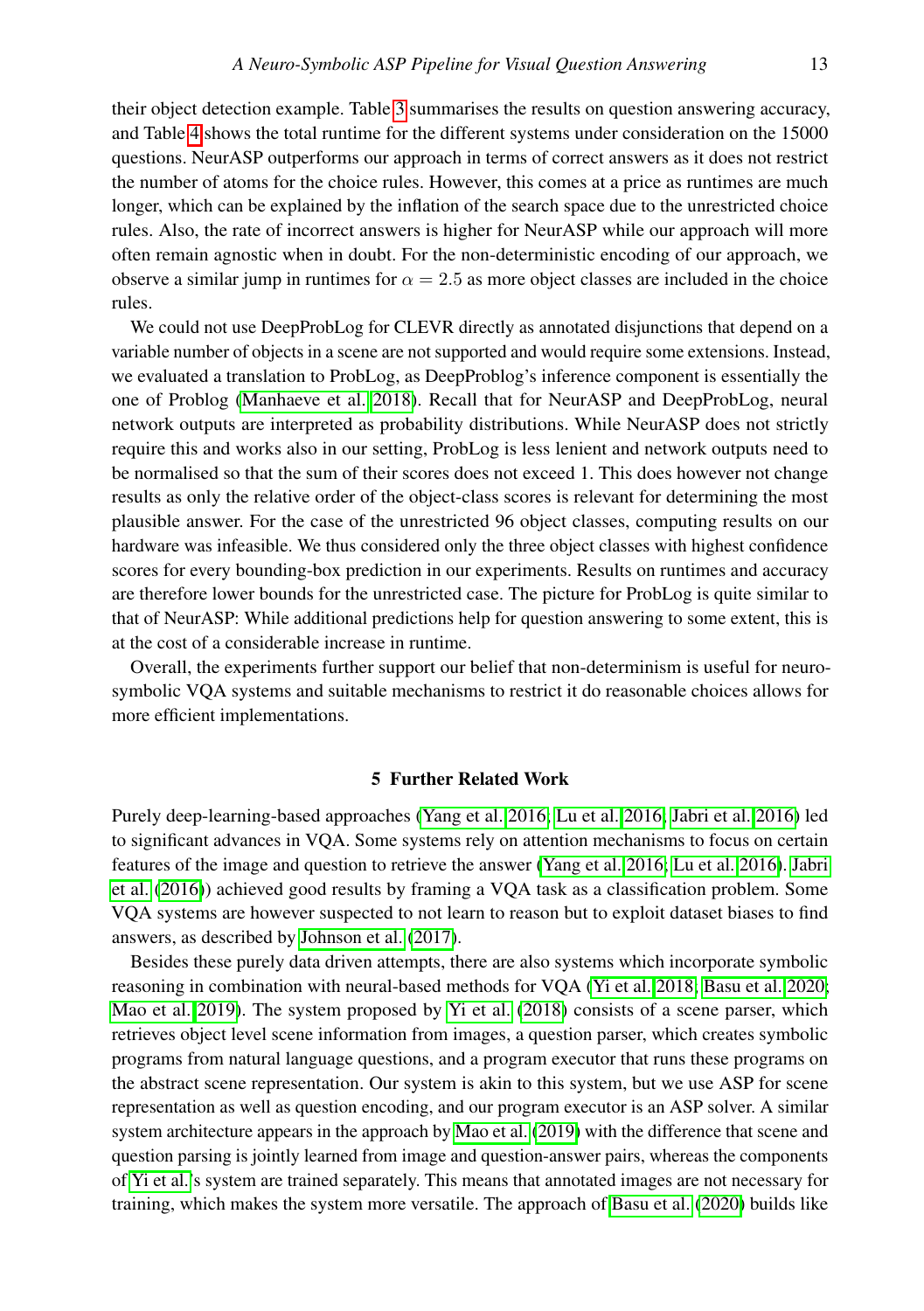ours on ASP. They use object-level scene representations and parse natural language questions to obtain rules which represent the question. The answer to a question is given by the answer set for the image-question encoding which is combined with commonsense knowledge. However, their approach is not amenable to non-determinism for the scene encoding in order to deal with competing object classifications as we do.

[Riley and Sridharan](#page-14-16) [\(2019\)](#page-14-16) present an integrated approach for deep learning and ASP for representing incomplete commonsense knowledge and non-monotonic reasoning that also involves learning and program induction. They apply their approach to VQA tasks with explanatory questions and are able to achieve better accuracy on small data sets than end-to-end architectures. As in our work, they use neural networks to extract features of an image. We focus however more narrowly on the interface between the neural network outputs and the logical rules and turn network outputs into choice rules to further improve robustness, which has not been considered by [Riley and Sridharan.](#page-14-16)

#### 6 Conclusion

<span id="page-13-2"></span>We have introduced a neuro-symbolic VQA pipeline for the CLEVR dataset based on a translation from CLEVR questions in the form of functional programs to ASP rules, where we proposed a non-deterministic and a deterministic approach to encode object-level scene information. Notably, non-determinism is restricted to network predictions that pass a confidence threshold determined by statistical analysis. It takes the variance of predication quality into account and can be adjusted by the novel confidence rate parameter  $\alpha$ , which supports control of non-determinism, resp. disjunctive information.

Our experiments confirm that, on the one hand, non-determinism is important for robustness of the reasoning component especially if the neural networks for object classification are not welltrained or predictions are negatively affected by other causes. On the other hand, unrestricted nondeterminism as featured by related neuro-symbolic systems can pose a performance bottleneck. Our method of using a confidence threshold is a viable compromise between quality of question answering and efficiency of the reasoning component. The insight that it makes sense to deal with uncertainty at the level of the reasoning component is in fact not restricted to ASP and therefore also provides directions to further improve related approaches.

While CLEVR is well-suited for the purposes of this work, the scenes are quite simple and do not require advanced features of ASP like expressing common-sense knowledge. For future work, we intend to apply our approach also to other datasets, especially ones that do not use synthetic scenes and where object classification might be harder, resulting in increased uncertainty. There, using additional domain knowledge and representing it with ASP could come in handy. Furthermore, we plan to extend our pipeline to closed-loop reasoning, i.e., using the output of the ASP solver also in the learning process.

# References

<span id="page-13-0"></span>ANTOL, S., AGRAWAL, A., LU, J., MITCHELL, M., BATRA, D., ZITNICK, C. L., AND PARIKH, D. VQA: Visual question answering. In *Proceedings of the 2015 IEEE International Conference on Computer Vision* (*ICCV*) 2015, pp. 2425–2433. IEEE.

<span id="page-13-1"></span>BASU, K., SHAKERIN, F., AND GUPTA, G. AQuA: ASP-based visual question answering. In *Proceedings*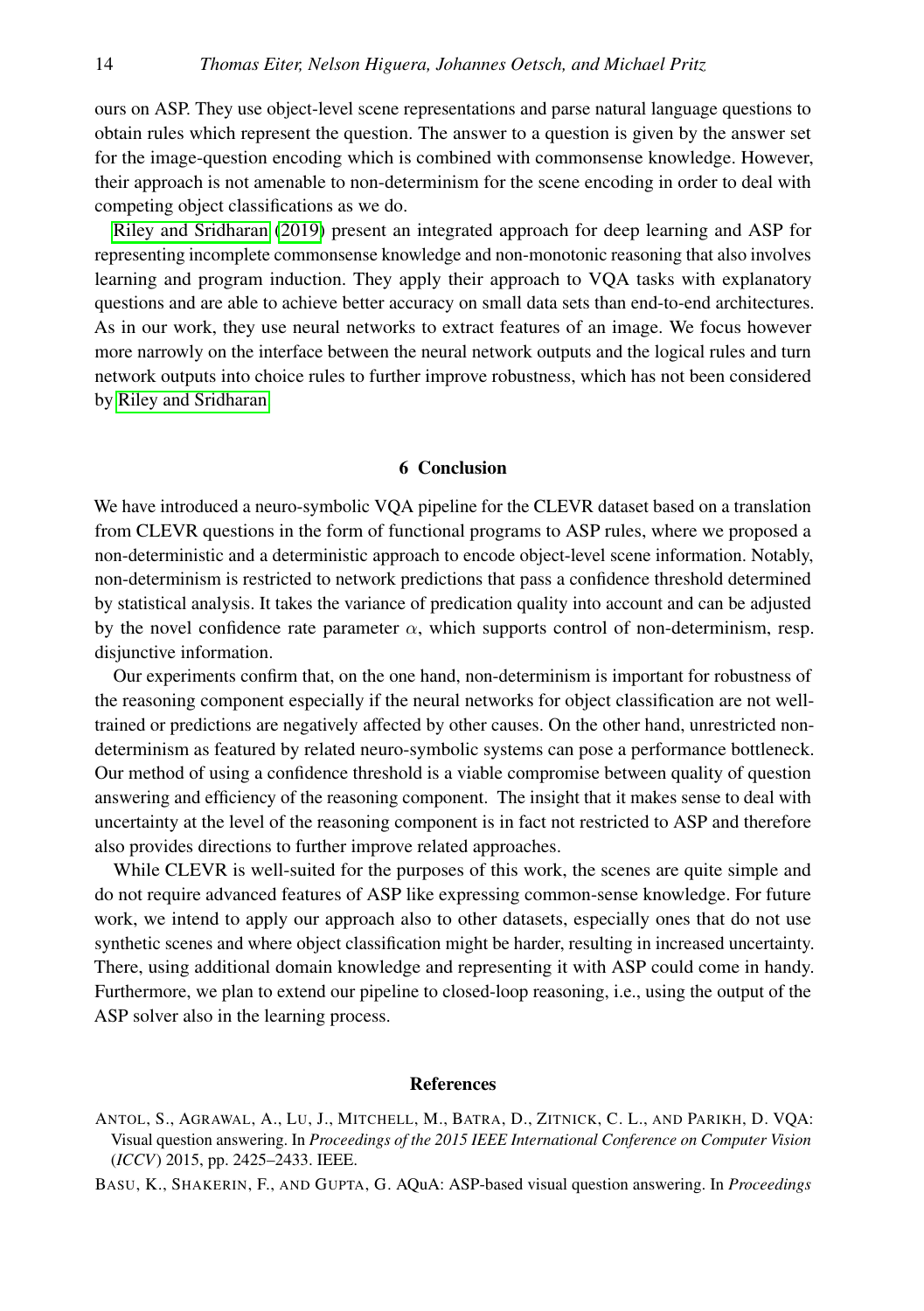*of the 22nd International Symposium on Practical Aspects of Declarative Languages* (*PADL 2020*) 2020, volume 12007 of *Lecture Notes in Computer Science*, pp. 57–72. Springer.

- <span id="page-14-6"></span>BREWKA, G., EITER, T., AND TRUSZCZYŃSKI, M. 2011. Answer set programming at a glance. *Communications of the ACM*, *54*, 12, 92–103.
- <span id="page-14-11"></span>GEBSER, M., KAMINSKI, R., KAUFMANN, B., AND SCHAUB, T. 2012. *Answer Set Solving in Practice*, volume 6 of *Synthesis Lectures on Artificial Intelligence and Machine Learning*. Morgan & Claypool Publishers.
- <span id="page-14-12"></span>GELFOND, M. AND LIFSCHITZ, V. 1991. Classical negation in logic programs and disjunctive databases. *New Generation Computing*, *9*, 3–4, 365–385.
- <span id="page-14-15"></span>JABRI, A., JOULIN, A., AND VAN DER MAATEN, L. Revisiting visual question answering baselines. In *Proceedings of the 14th European Conference on Computer Vision* (*ECCV 2016*) 2016, volume 9912 of *Lecture Notes in Computer Science*, pp. 727–739. Springer.
- <span id="page-14-5"></span>JOHNSON, J., HARIHARAN, B., VAN DER MAATEN, L., FEI-FEI, L., ZITNICK, C. L., AND GIRSHICK, R. B. CLEVR: A diagnostic dataset for compositional language and elementary visual reasoning. In *Proceedings of the 2017 IEEE Conference on Computer Vision and Pattern Recognition* (*CVPR*) 2017, pp. 1988–1997. IEEE.
- <span id="page-14-14"></span>LU, J., YANG, J., BATRA, D., AND PARIKH, D. Hierarchical question-image co-attention for visual question answering. In *Advances in Neural Information Processing Systems* (*NIPS 2016*) 2016, volume 29, pp. 289–297. Curran Associates, Inc.
- <span id="page-14-7"></span>MALINOWSKI, M. AND FRITZ, M. A multi-world approach to question answering about real-world scenes based on uncertain input. In *Advances in Neural Information Processing Systems* (*NIPS 2014*) 2014, volume 27, pp. 1682–1690. Curran Associates, Inc.
- <span id="page-14-1"></span>MANHAEVE, R., DUMANCIC, S., KIMMIG, A., DEMEESTER, T., AND RAEDT, L. D. DeepProbLog: Neural probabilistic logic programming. In *Advances in Neural Information Processing Systems* (*NeurIPS 2018*) 2018, volume 31, 3753–3763.
- <span id="page-14-4"></span>MAO, J., GAN, C., KOHLI, P., TENENBAUM, J. B., AND WU, J. The neuro-symbolic concept learner: Interpreting scenes, words, and sentences from natural supervision. In *Proceedings of the 7th International Conference on Learning Representations* (*ICLR 2019*) 2019.
- <span id="page-14-10"></span>REDMON, J. AND FARHADI, A. 2018. YOLOv3: An incremental improvement. *arXiv preprint arXiv:1804.02767*, *abs/1804.02767*.
- <span id="page-14-8"></span>REN, M., KIROS, R., AND ZEMEL, R. Exploring models and data for image question answering. In *Advances in Neural Information Processing Systems* (*NIPS 2015*) 2015, volume 28, pp. 2953–2961. Curran Associates, Inc.
- <span id="page-14-16"></span>RILEY, H. AND SRIDHARAN, M. 2019. Integrating non-monotonic logical reasoning and inductive learning with deep learning for explainable visual question answering. *Frontiers in Robotics and AI*, *6:125*.
- <span id="page-14-9"></span>SAMPAT, S. K., KUMAR, A., YANG, Y., AND BARAL, C. CLEVR HYP: A challenge dataset and baselines for visual question answering with hypothetical actions over images. In *Proceedings of the 2021 Conference of the North American Chapter of the Association for Computational Linguistics: Human Language Technologies* (*NAACL-HLT 2021*) 2021, pp. 3692–3709. Association for Computational Linguistics.
- <span id="page-14-0"></span>XU, J., ZHANG, Z., FRIEDMAN, T., LIANG, Y., AND VAN DEN BROECK, G. A semantic loss function for deep learning with symbolic knowledge. In *Proceedings of the 35th International Conference on Machine Learning* (*ICML 2018*) 2018, volume 80 of *Proceedings of Machine Learning Research*, pp. 5502–5511. PMLR.
- <span id="page-14-13"></span>YANG, Z., HE, X., GAO, J., DENG, L., AND SMOLA, A. Stacked attention networks for image question answering. In *Proceedings of the 2016 IEEE Conference on Computer Vision and Pattern Recognition* (*CVPR*) 2016, pp. 21–29.
- <span id="page-14-3"></span>YANG, Z., ISHAY, A., AND LEE, J. NeurASP: Embracing neural networks into answer set programming. In *Proceedings of the 29th International Joint Conference on Artificial Intelligence* (*IJCAI 2020*) 2020, pp. 1755–1762. International Joint Conferences on Artificial Intelligence Organization.
- <span id="page-14-2"></span>YI, K., WU, J., GAN, C., TORRALBA, A., KOHLI, P., AND TENENBAUM, J. Neural-symbolic VQA: